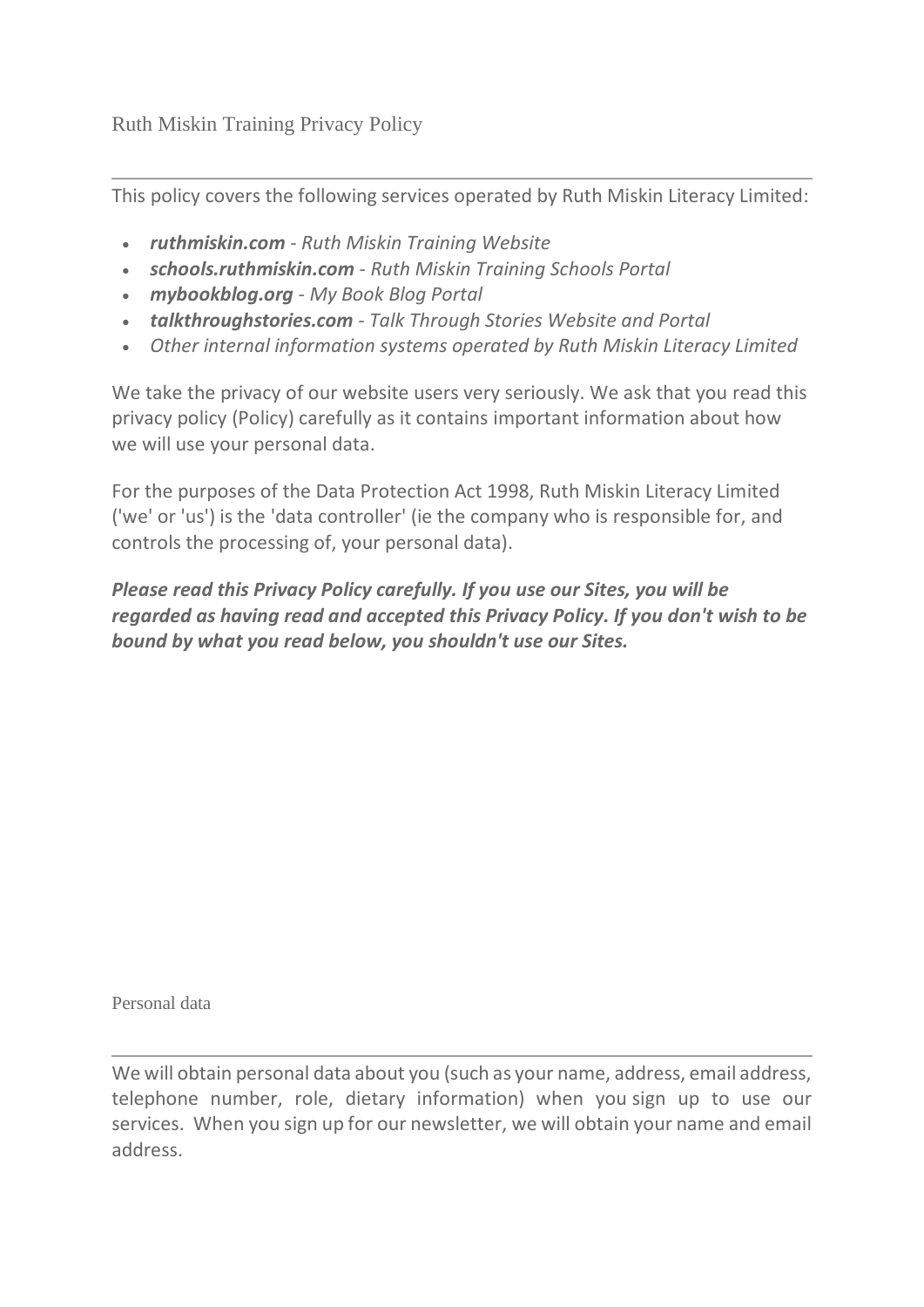We may also obtain sensitive personal data about you if you volunteer it during the completion of an online form. If you volunteer such information, you will be consenting to our processing it for the purpose of providing our training.

We may monitor your use of this website through the use of cookies and similar tracking devices. For example, we may monitor how many times you visit, which pages you go to, traffic data, location data and the originating domain name of a user's internet service provider. This information helps us to build a profile of our users. Some of this data will be aggregated or statistical, which means that we will not be able to identify you individually. For further information on our use of cookies, please see our cookie policy.

Personal data we may collect about you when you are logging in to MyBookBlog or the School Portal as a teacher.

Email Policy

Messages from Ruth Miskin Literacy Ltd are confidential. You should not copy it or disclose its contents to anyone. You may use and apply the information for the intended purposes only.

- Ruth Miskin Literacy Ltd does not accept legal responsibility for the contents of our email communications;
- Any views or opinions presented are those of the author only and not of Ruth Miskin Literacy Ltd;
- If an email has come to you in error, please forward it to [admin@ruthmiskin.com](mailto:admin@ruthmiskin.com) and delete it immediately;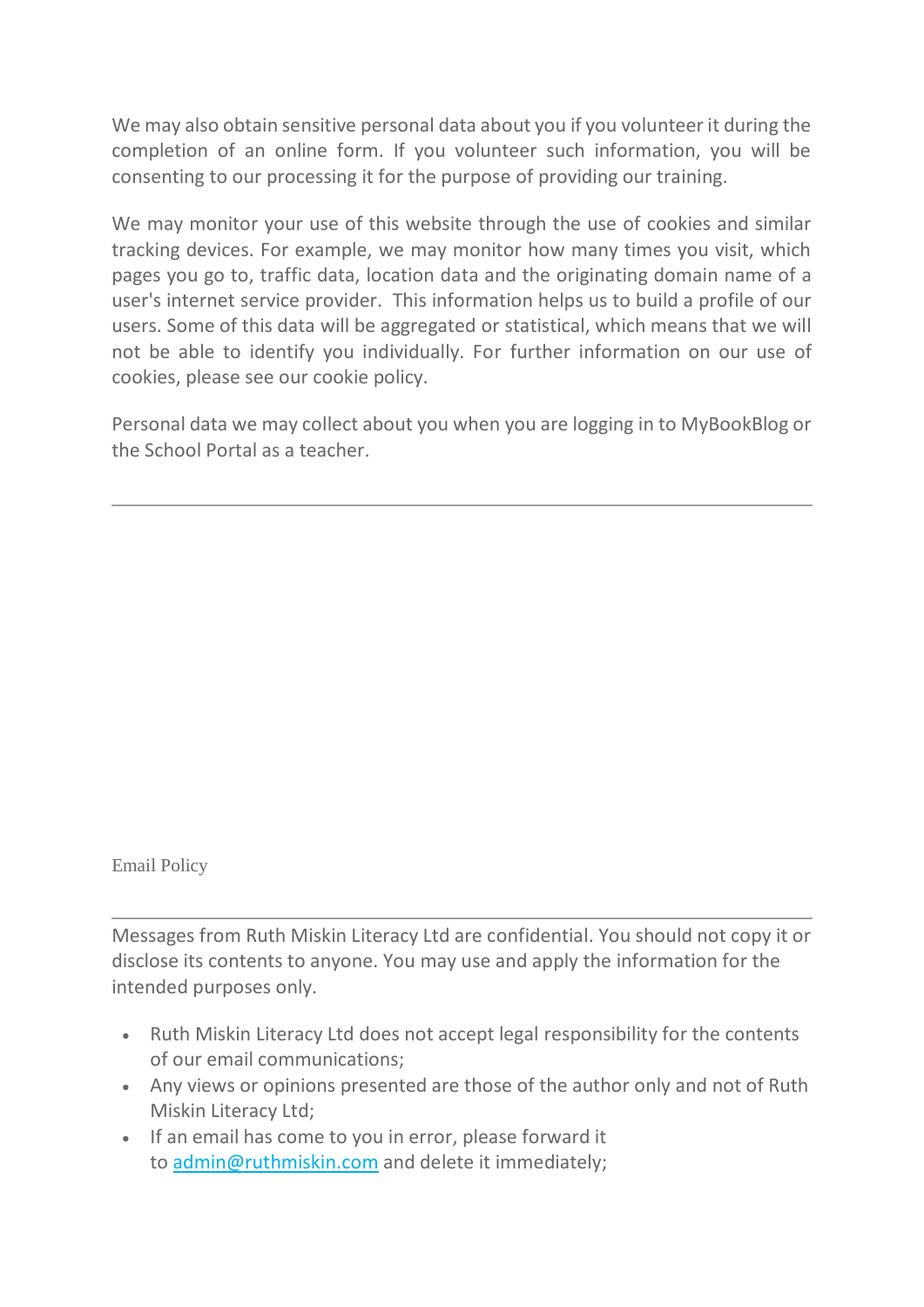- If you are not an intended recipient, you must not copy, distribute or take any action in reliance on it;
- Ruth Miskin Literacy Ltd may intercept incoming and outgoing email communications;
- Although Ruth Miskin Training Ltd operates anti-virus scanners, we do not accept responsibility for any damage that is caused by viruses being passed;

Links

Some of our site contains links to third party websites that are not subject to this Privacy Policy. We recommend you read the privacy policy of any websites you visit.

MyBookBlog

When accessing MyBookBlog, we may collect two types of information: (1) personally identifiable information: and (2) information this is not personally identifiable. Personally, identifiable information includes information that identifies you personally, alone or in combination with other information available to us. E.g. names, school, date of birth… As part of the standard operation of MyBookBlog you will need to submit personally identifiable information when creating a user account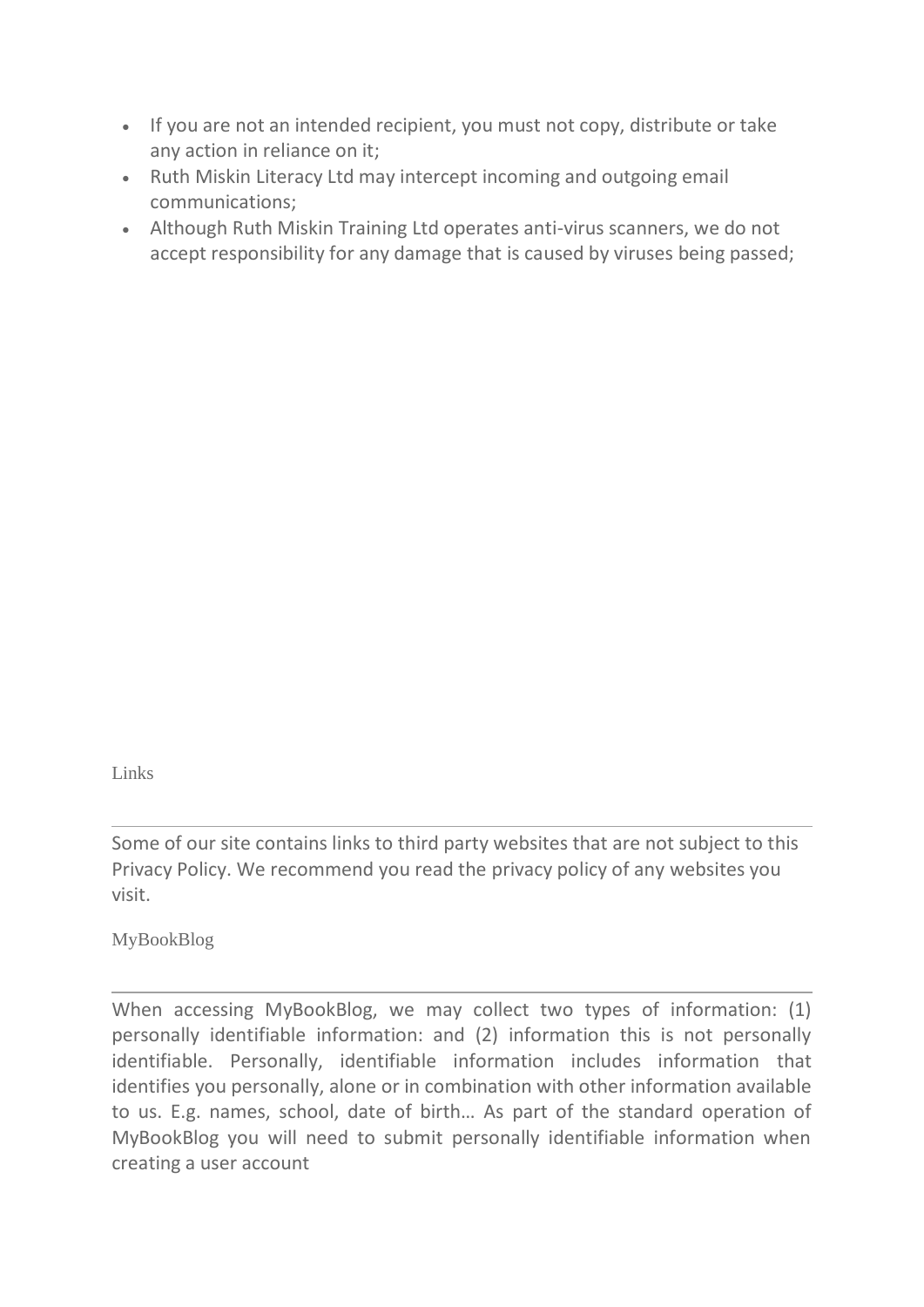We will also collect non-personal information from you, including browser type, operating system, IP address from where you access the site. As well as written information stored as part of the use of the services e.g. blogs, reviews and polls. We may also collect information about your browsing behaviour for example when you log in and how often and which pages you might visit whilst browsing this is to inform us on development tasks.

Personal data of School Staff

We will use your personal data for a number of purposes. These purposes include:

- To help us identify you and any accounts you hold with us;
- Administration;
- Research, statistical analysis and behavioural analysis;
- Customer profiling and analysing your purchasing preferences;
- Marketing—see 'Marketing and opting out', below;
- Fraud prevention and detection;
- Billing and order fulfilment;
- Customising this website and its content to your particular preferences;
- To notify you of any changes to this website or to our services that may affect you;
- Security vetting;
- Improving our services.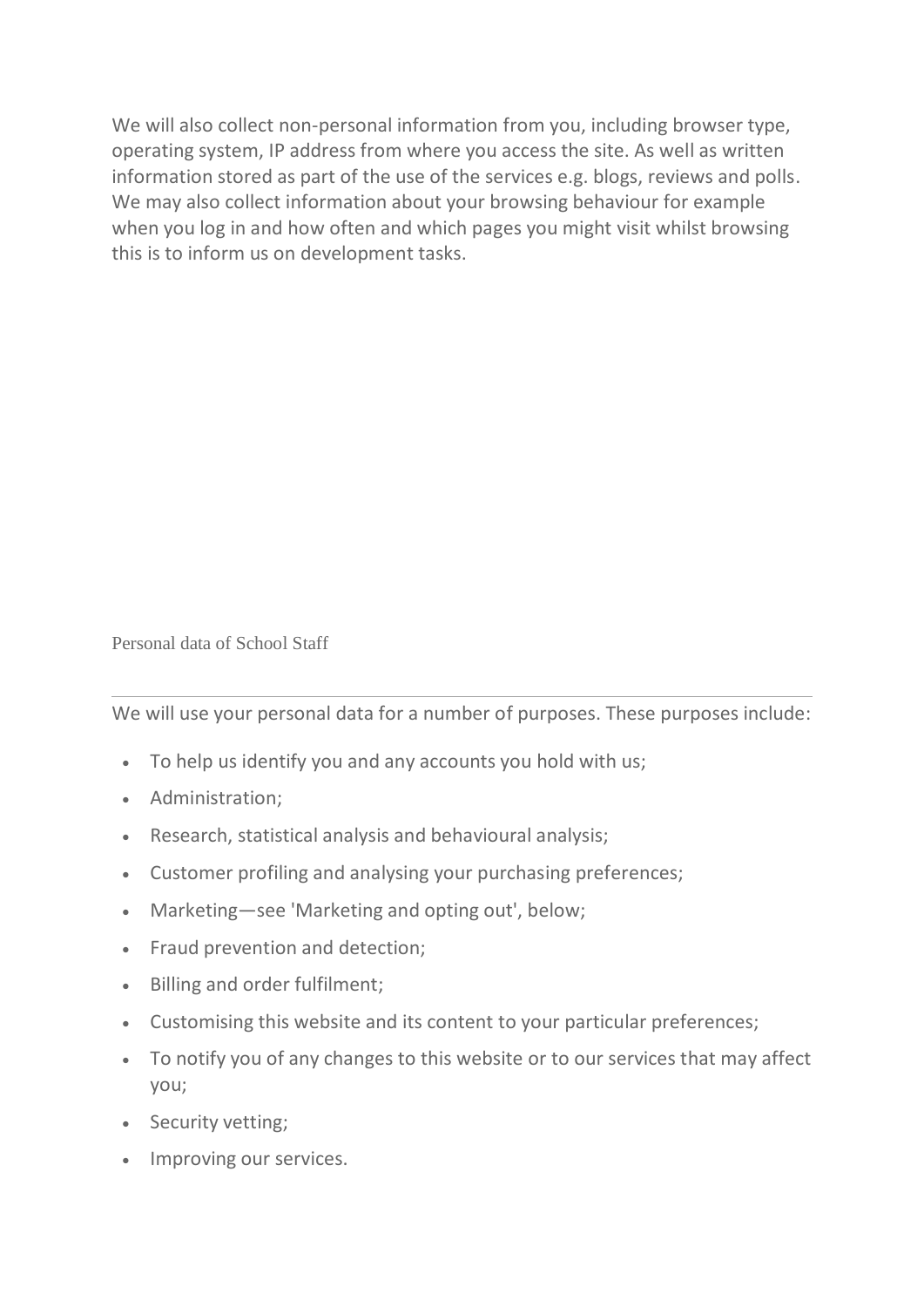Personal data of MyBookBlog users

- Communicate with you regarding MyBookBlog;
- Provide you with customised content;
- Administer the website, monitor it's uses and diagnose problems;
- Remember you when you return to the website, so that you don't have to resubmit details and preferences;
- Conduct research to improve our website and services;
- To protect the security and integrity of our services.

Marketing & Opting out

If you have given permission, we may contact you by email, phone or mail about products, training, special offers, promotions that may be of interest to you. If you prefer not to receive any direct marketing communications from us, you can opt out at any time. See 'Your rights', below for further information.

Disclosure of your personal data

We may disclose your personal data to:

- Our agents and service providers, including our 3<sup>rd</sup> party invoicing company
- Law enforcement agencies in connection with any investigation to help prevent unlawful activity

Keeping your Data secure

We will use technical and organisational measures to safeguard your personal data, for example:

- Access to your account is controlled by a password and user name that are unique to you;
- We store your personal data on secure servers;
- All data is encrypted using SSL technology (typically you will see a lock icon or green address bar (or both) in your browser when we use this technology).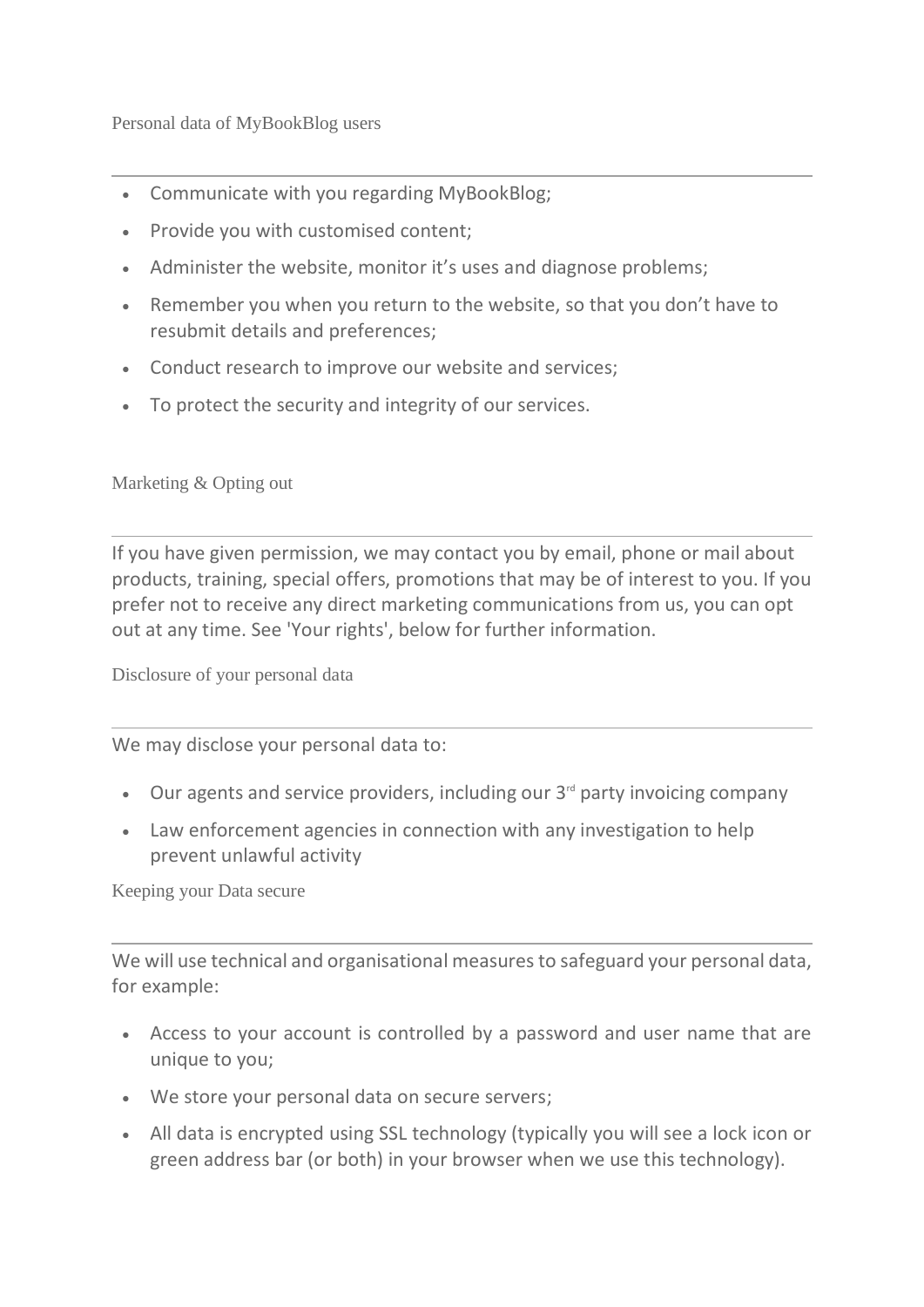While we will use all reasonable efforts to safeguard your personal data, you acknowledge that the use of the internet is not entirely secure and for this reason we cannot guarantee the security or integrity of any personal data that are transferred from you or to you via the internet.

Information about other individuals

If you give us information on behalf of someone else, you confirm that the other person has appointed you to act on his/her behalf and has agreed that you can:

- Give consent on his/her behalf to the processing of his/her personal data;
- Receive on his/her behalf any data protection notices;
- Give consent to the transfer of his/her personal data abroad;
- Give consent to the processing of his/her dietary requirements.

## Your Rights

You have the right, subject to the payment of a small fee (currently £10), to request access to personal data that we may process about you. If you wish to exercise this right, you should:

- Put your request in writing;
- Include proof of your identity and address (eg a copy of your driving licence or passport, and a recent utility or credit card bill);
- Attach a cheque in the amount of £10 made payable to Ruth Miskin Literacy Limited;
- Specify the personal data you want access to, including any account or reference numbers where applicable.

You have the right to require us to correct any inaccuracies in your data free of charge. If you wish to exercise this right, you should:

- Put your request in writing;
- Provide us with enough information to identify you;
- Specify the information that is incorrect and what it should be replaced with.